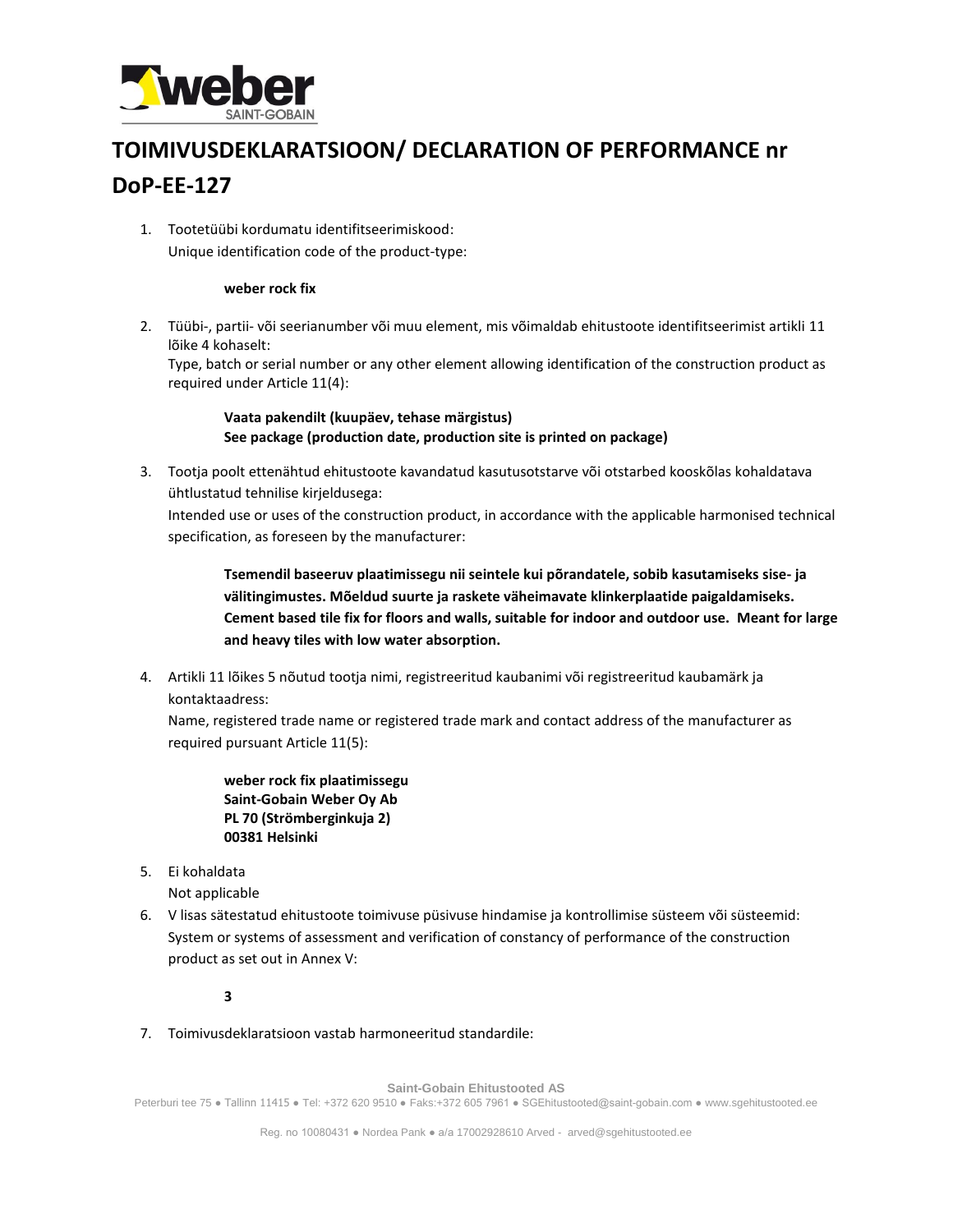

In case of the declaration of performance concerning a construction product covered by a harmonized standard:

## **EN12004:2007 + A1:2012**

Teavitatud asutus nr 1138 Contesta AS on sooritanud esmased tüübikatsetused vastavalt süsteemile 3 ja avaldanud selle kohta katseraporti nr B-7721.

- 8. Ei kohaldata Not applicable
- 9. Deklareeritud toimivus:

Declared performance:

| Põhiomadused<br><b>Essential characteristics</b>                                                                | <b>Toimivus</b><br>Performance | Ühtlustatud tehniline kirjeldus<br><b>Harmonized technical</b><br>specification |
|-----------------------------------------------------------------------------------------------------------------|--------------------------------|---------------------------------------------------------------------------------|
| <b>Tuletundlikkus</b><br>Reaction to fire                                                                       | F                              |                                                                                 |
| Algtõmbe nakketugevus<br>Initial tensile adhesion strength                                                      | $\geq$ 1,0 N/mm <sup>2</sup>   |                                                                                 |
| Tõmbetugevus pärast veega immutamist<br>Tensile strength after water immersion                                  | $\geq$ 1,0 N/mm <sup>2</sup>   |                                                                                 |
| Tõmbenakketugevus pärast<br>kuumutusvanandamist<br>Tensile adhesion strength after heat<br>ageing               | $≥0,5$ N/mm <sup>2</sup>       | EN 12004:2007 + A1:2012                                                         |
| Tõmbenakketugevus pärast külmutus-<br>sulatustsükleid<br>Tensile adhesion strength after freeze-<br>thaw cycles | $≥0,5$ N/mm <sup>2</sup>       |                                                                                 |

10. Punktides 1 ja 2 kindlaksmääratud toote toimivus on kooskõlas punktis 9 osutatud deklareeritud toimivusega. Käesolev toimivusdeklaratsioon on välja antud punktis 4 kindlaksmääratud tootja ainuvastutusel.

The performace of the product identified in points 1 and 2 is in conformity with the declared performance in point 9. This declaration of performance is issued under the sole responsibility of the manufacturer identified in point 4.

Tootja poolt ja nimel allkirjastanud: Signed for and behalf of the manufacturer by:

**Saint-Gobain Ehitustooted AS** 

Peterburi tee 75 ● Tallinn 11415 ● Tel: +372 620 9510 ● Faks:+372 605 7961 ● SGEhitustooted@saint-gobain.com ● www.sgehitustooted.ee